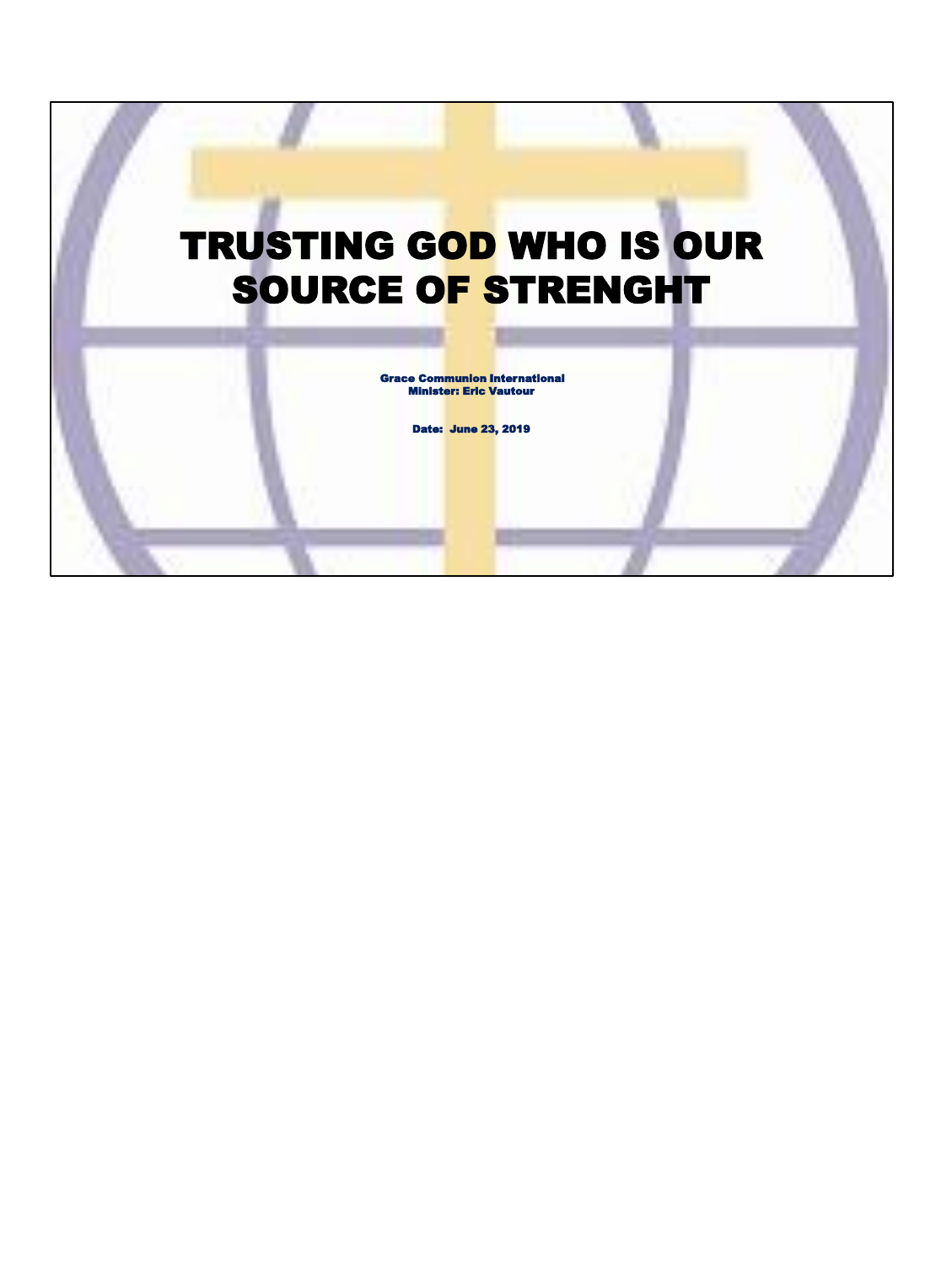**SCRIPTURE** READING:

1 KING 19:1-15

**2** "1 ¶ Ahab told Jezebel all that Elijah had done, and how he had killed all the prophets with the sword. 2 Then Jezebel sent a messenger to Elijah, saying, "So may the gods do to me and more also, if I do not make your life as the life of one of them by this time tomorrow." 3 Then he was afraid, and he arose and ran for his life and came to Beersheba, which belongs to Judah, and left his TRUSTING GOD WHO IS OUR SOURCE OF STRENGHT **Servant** there.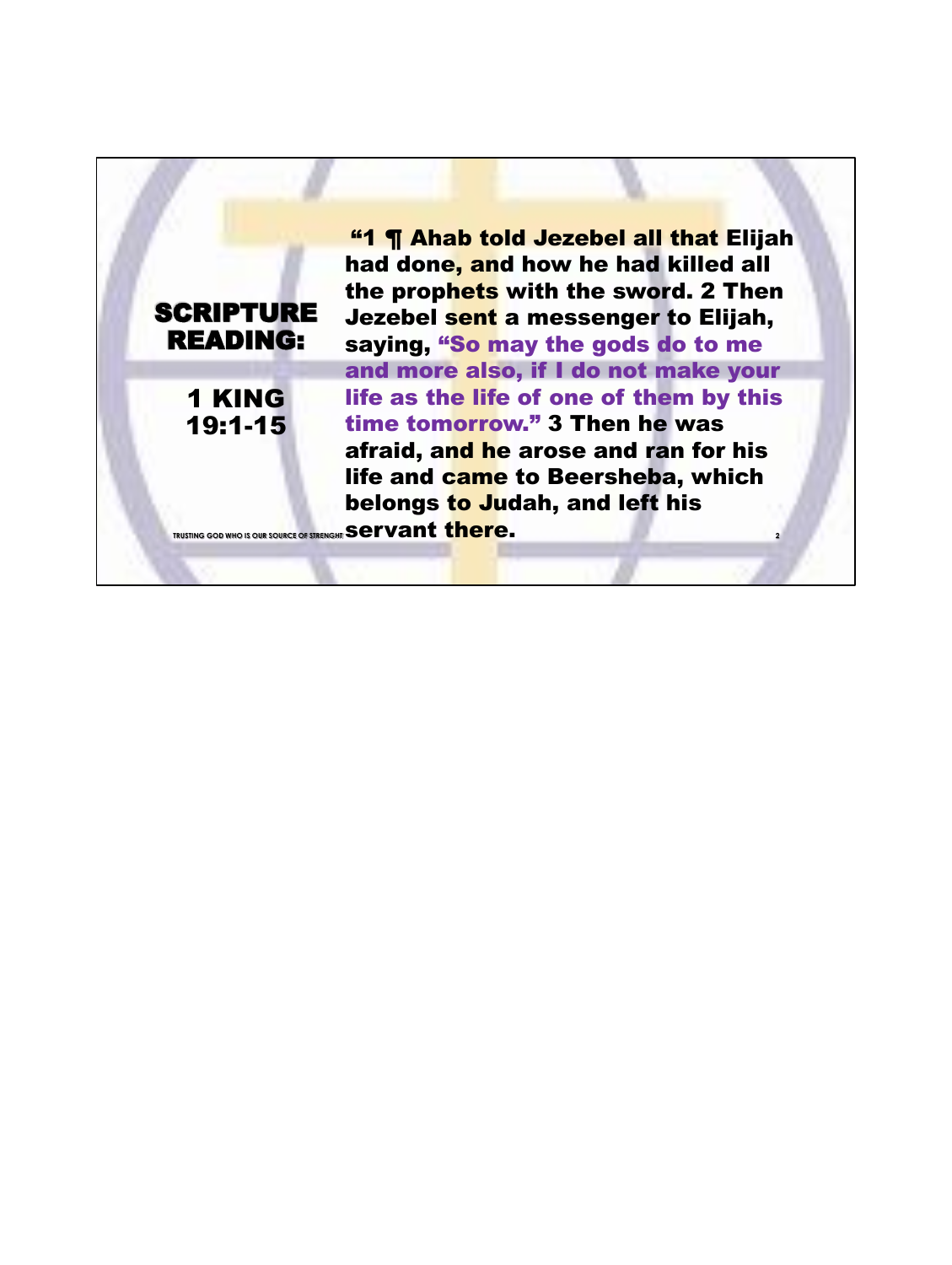BUT HE HIMSELF WENT A DAY'S JOURNEY INTO THE WILDERNESS AND CAME AND SAT DOWN UNDER A BROOM TREE. AND HE ASKED THAT HE MIGHT DIE, SAYING, "IT IS ENOUGH; NOW, O LORD, TAKE AWAY MY LIFE, FOR I AM NO BETTER THAN MY FATHERS." 5 AND HE LAY DOWN AND SLEPT UNDER A BROOM TREE. AND BEHOLD, AN ANGEL TOUCHED HIM AND SAID TO HIM, "ARISE AND EAT." 6 AND HE LOOKED, AND BEHOLD, THERE WAS AT HIS HEAD A CAKE BAKED ON HOT STONES AND A JAR OF WATER. AND HE ATE AND DRANK AND LAY DOWN AGAIN. 7 AND THE ANGEL OF THE LORD CAME AGAIN A SECOND TIME AND TOUCHED HIM AND SAID, "ARISE AND EAT, FOR THE JOURNEY IS TOO GREAT FOR YOU." 8 AND HE AROSE AND ATE AND DRANK, AND WENT IN THE STRENGTH OF THAT FOOD FORTY DAYS AND FORTY NIGHTS TO HOREB, THE MOUNT OF GOD.

**TRUSTING GOD WHO IS OUR SOURCE OF STRENG**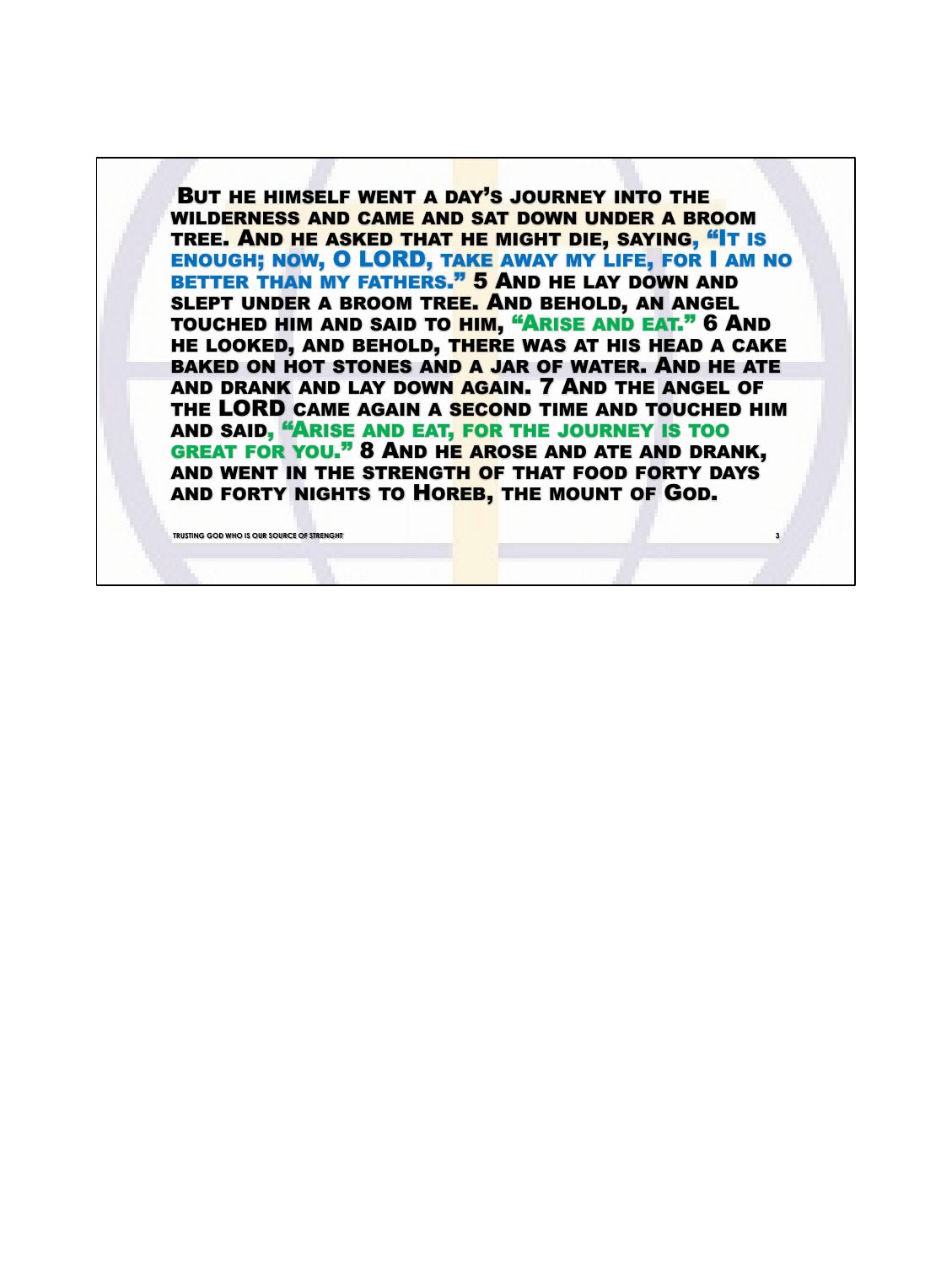9 ¶ There he came to a cave and lodged in it. And behold, the word of the LORD came to him, and he said to him, "What are you doing here, Elijah?" 10 He said, "I have been very jealous for the LORD, the God of hosts. For the people of Israel have forsaken your covenant, thrown down your altars, and killed your prophets with the sword, and I, even I only, am left, and they seek my life, to take it away."

**TRUSTING GOD WHO IS OUR SOURCE OF STRENGHT** 

**4**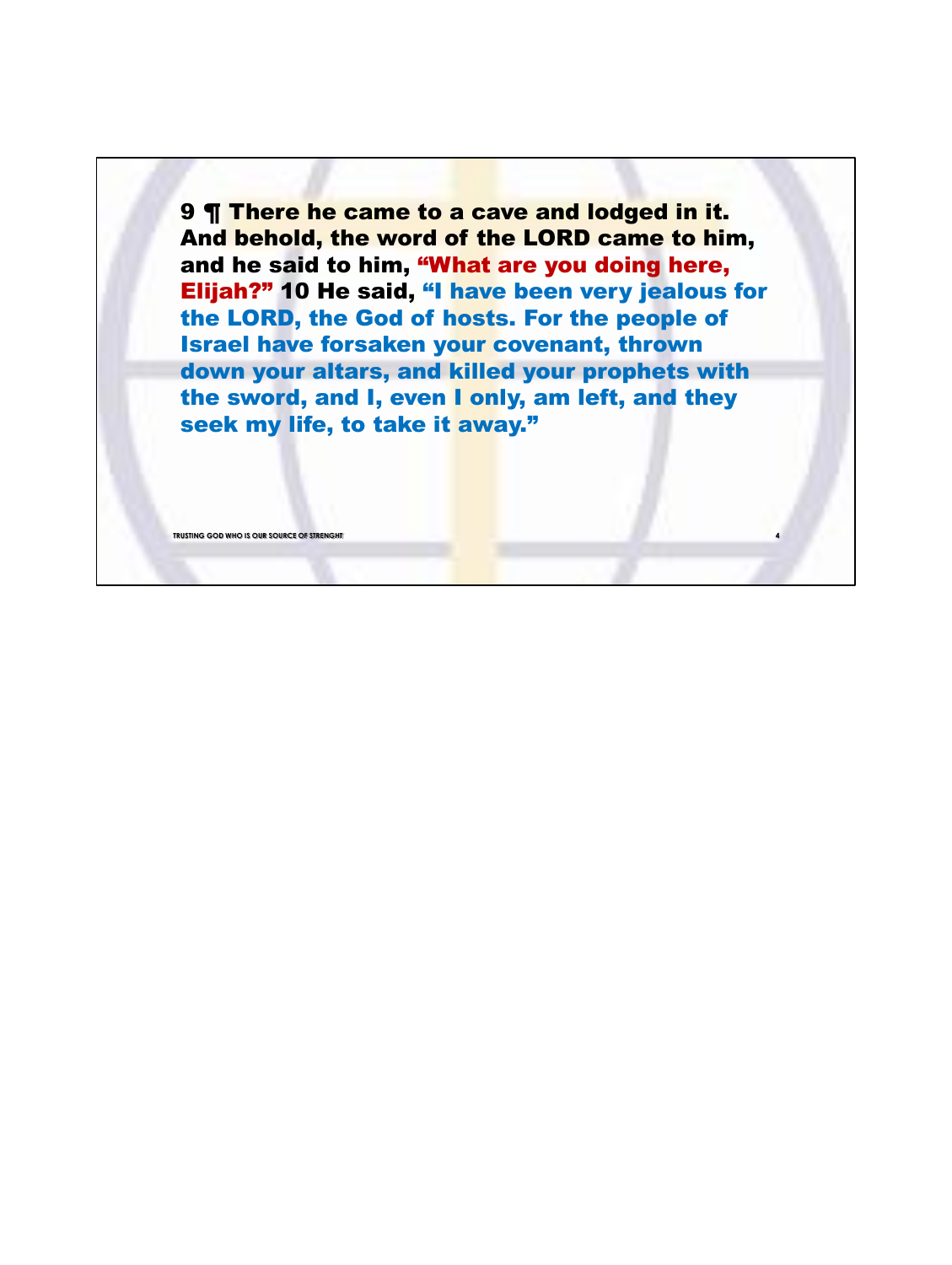11 And he said, "Go out and stand on the mount before the LORD." And behold, the LORD passed by, and a great and strong wind tore the mountains and broke in pieces the rocks before the LORD, but the LORD was not in the wind. And after the wind an earthquake, but the LORD was not in the earthquake. 12 And after the earthquake a fire, but the LORD was not in the fire. And after the fire the sound of a low whisper.

**TRUSTING GOD WHO IS OUR SOURCE OF STRENG** 

**5**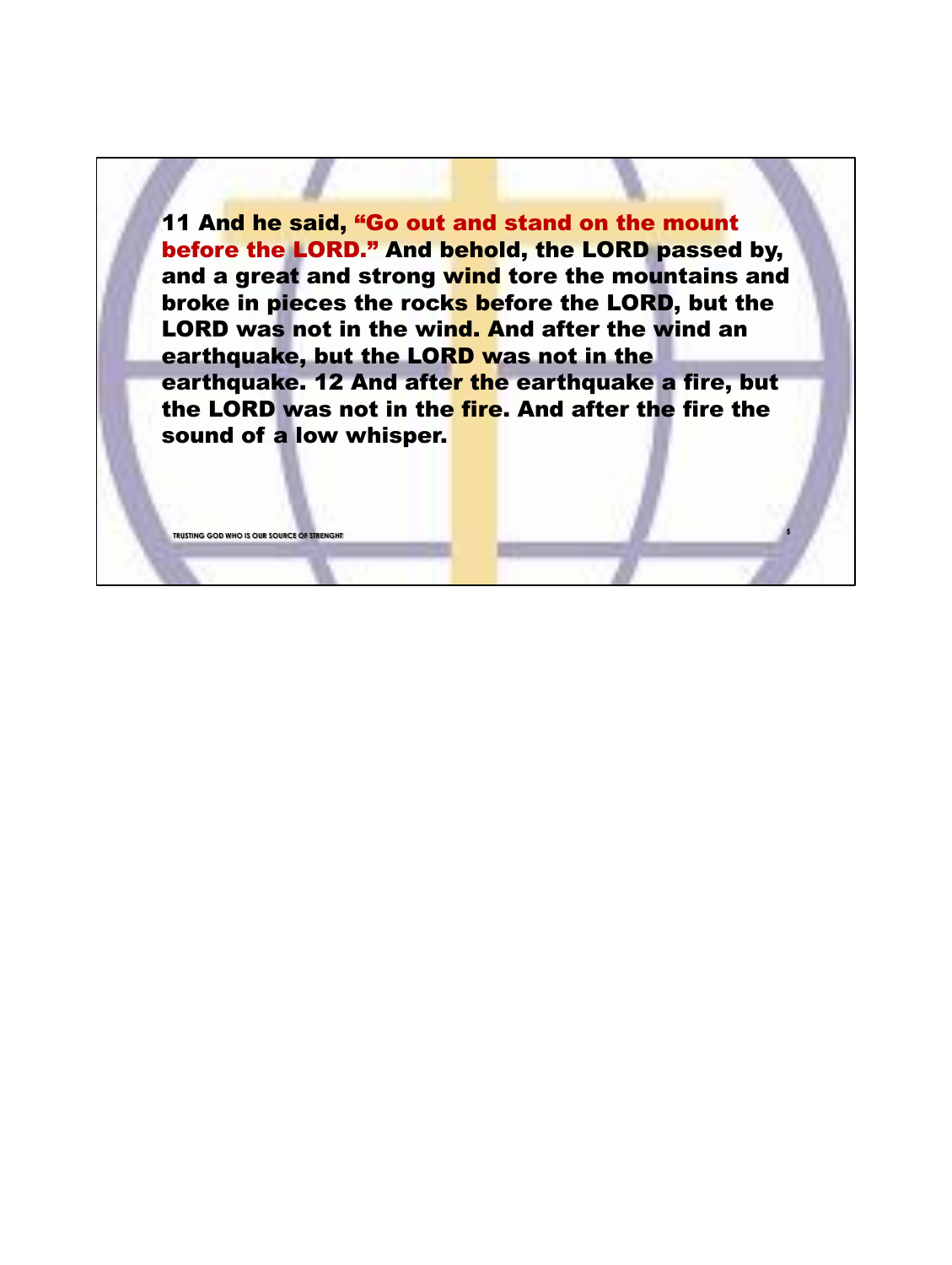13 And when Elijah heard it, he wrapped his face in his cloak and went out and stood at the entrance of the cave. And behold, there came a voice to him and said, "What are you doing here, Elijah?" 14 He said, "I have been very jealous for the LORD, the God of hosts. For the people of Israel have forsaken your covenant, thrown down your altars, and killed your prophets with the sword, and I, even I only, am left, and they seek my life, to take it away."

**6**

**TRUSTING GOD WHO IS OUR SOURCE OF STRENGHT**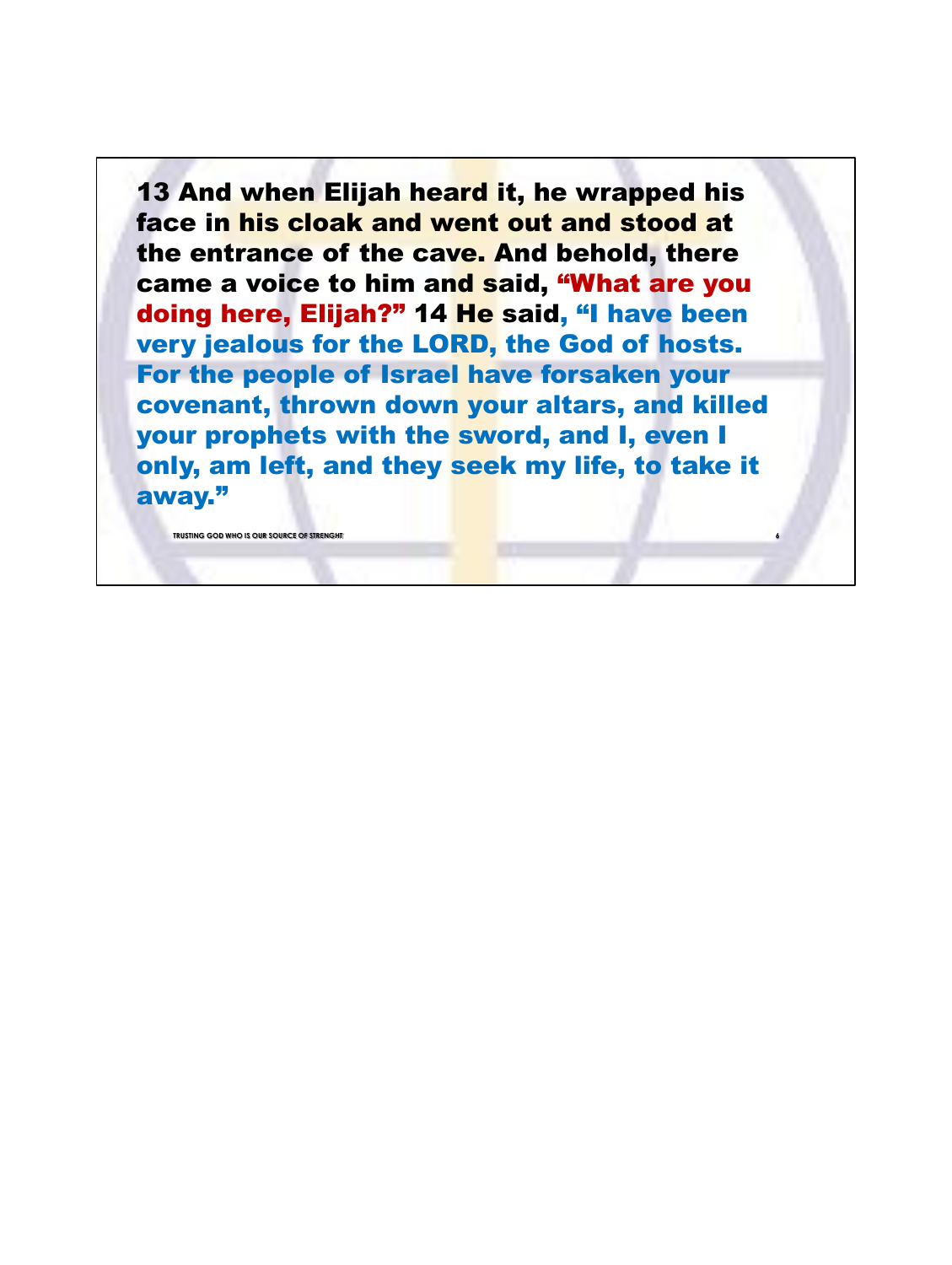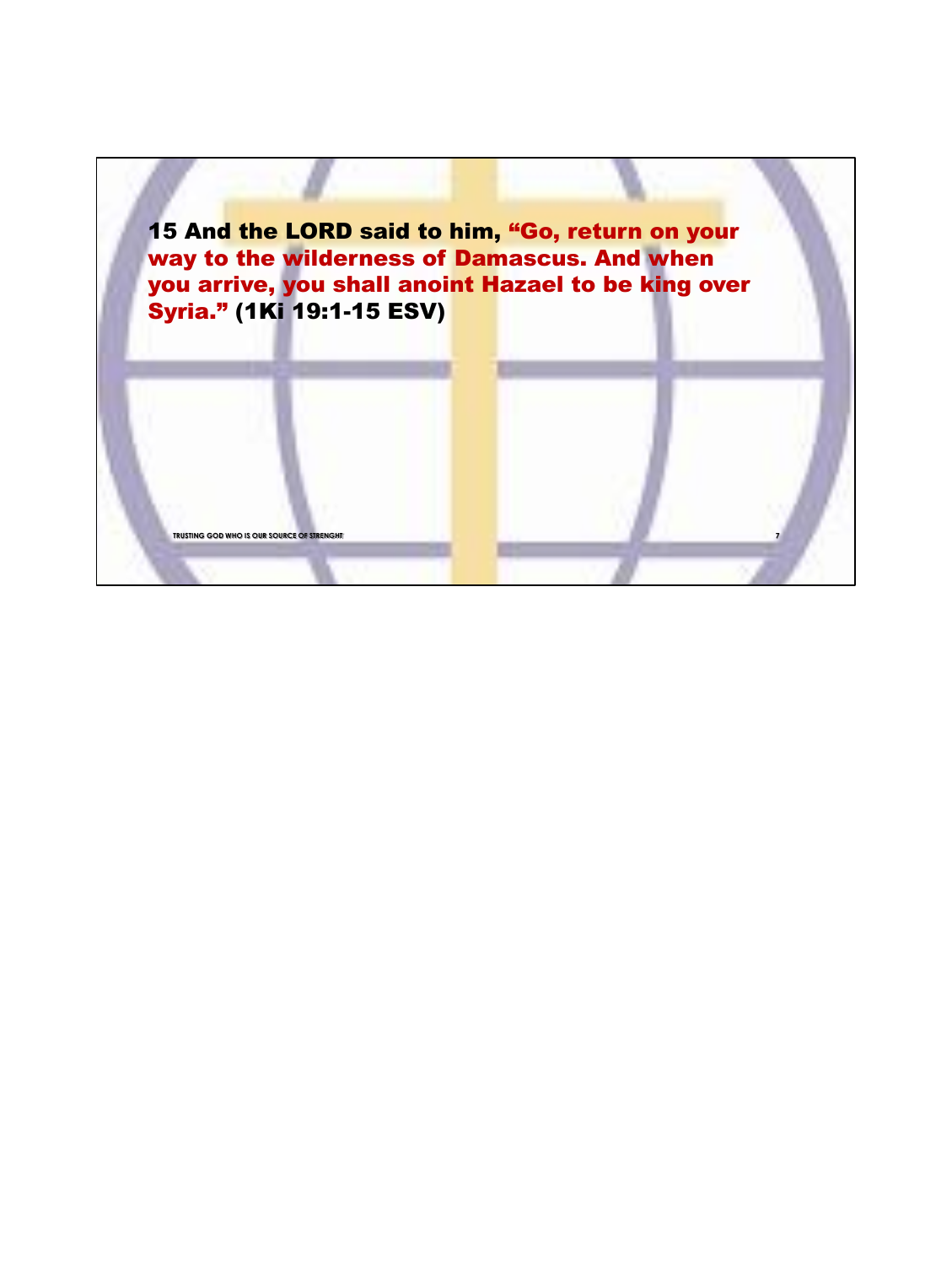

During today's sermon, we are going to look at a slice of the prophet Elijah's life and consider how long-suffering, patient, persevering, merciful and loving God is.

First let us overview what's Elijah had experienced before what happened in chapter 19.

One of the great things about the Bible is that God does not hide the broken humanity of his servants. He tells it like it is. It is a source of encouragement because these great servants of the Lord were ordinary human beings who struggled through fears and insecurities just like we do. We also see how God in his mercy strengthened and transformed their lives.

We read in 1 Kings verse 17 how Elijah brought the message to King Ahab that a severe drought was going to hit the land.

When the drought hit, Elijah obeyed the Lord. He went to the brook Cherith, east of the Jordan where he was miraculously fed bread and meat both in the morning and in the evening by ravens.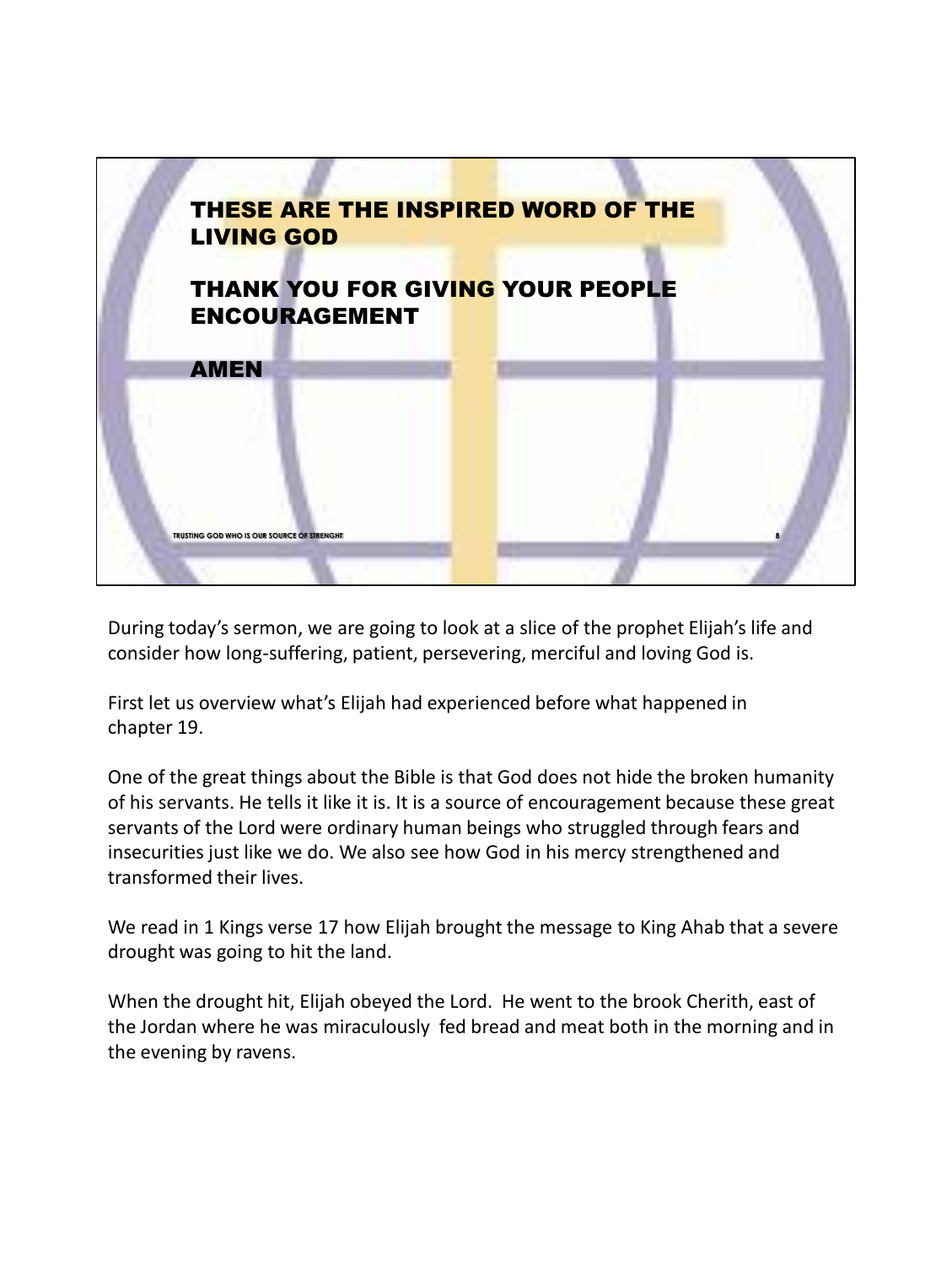When the brook dried up, he was sent to Zarephath where he met a widow at the gate of the city, a widow who was gathering sticks. She had nothing. Elijah asked her for a little water and a morsel of bread. This widow only had a handful of flour in a jar and a little oil in the jug. She was on the verge of starvation. This widow was reassured by Elijah that God would take care of her. **"Do not fear; go and do as you have said. But first make me a little cake of it and bring it to me, and afterward make something for yourself and your son. 14 For thus says the LORD the God of Israel, 'The jar of flour shall not be spent, and the jug of oil shall not be empty, until the day that the LORD sends rain upon the earth.'" (1 Kings 17).**

That is indeed what happened, the jar of flour and the jug of oil did not empty. The widow, her son and Elijah were able to eat.

The widow's son then became ill. His illness was so severe that there was no breath left in him (verse 17). The Lord answered Elijah's prayer and this boy was given life again. **"And the LORD listened to the voice of Elijah. And the life of the child came into him again, and he revived." (1Ki 17:22 ESV).**

In the third year of the famine, the Lord told Elijah to go meet Ahab again. In the meantime, the wife of Ahab, Jezebel, was cutting off, massacring, killing the prophets of the Lord.

In that tense situation, Elijah went to meet Ahab. Ahab accused Elijah of troubling Israel. Ahab told him very clearly why there was so much trouble. **"18 And he answered, 'I have not troubled Israel, but you have, and your father's house, because you have abandoned the commandments of the LORD and followed the Baals. 19 Now therefore send and gather all Israel to me at Mount Carmel, and the 450 prophets of Baal and the 400 prophets of Asherah, who eat at Jezebel's table." (1Ki 18:18-19 ESV)**

In the Canaanite religion, Baal was the god of rain and storms. He was often pictured sitting on a bull.

The people of Israel had fallen for Baal worship. They had abandoned the covenant of God. Through Elijah, God showed the Israelite people who was really in charge. The 450 prophets of Baal tried to get their nonexistent, mythical god to burn an altar with a bull on it. Of course nothing happened.

When Elijah's turn came, he prayed to the Lord to intervene. God intervened in a mighty way. (next slide)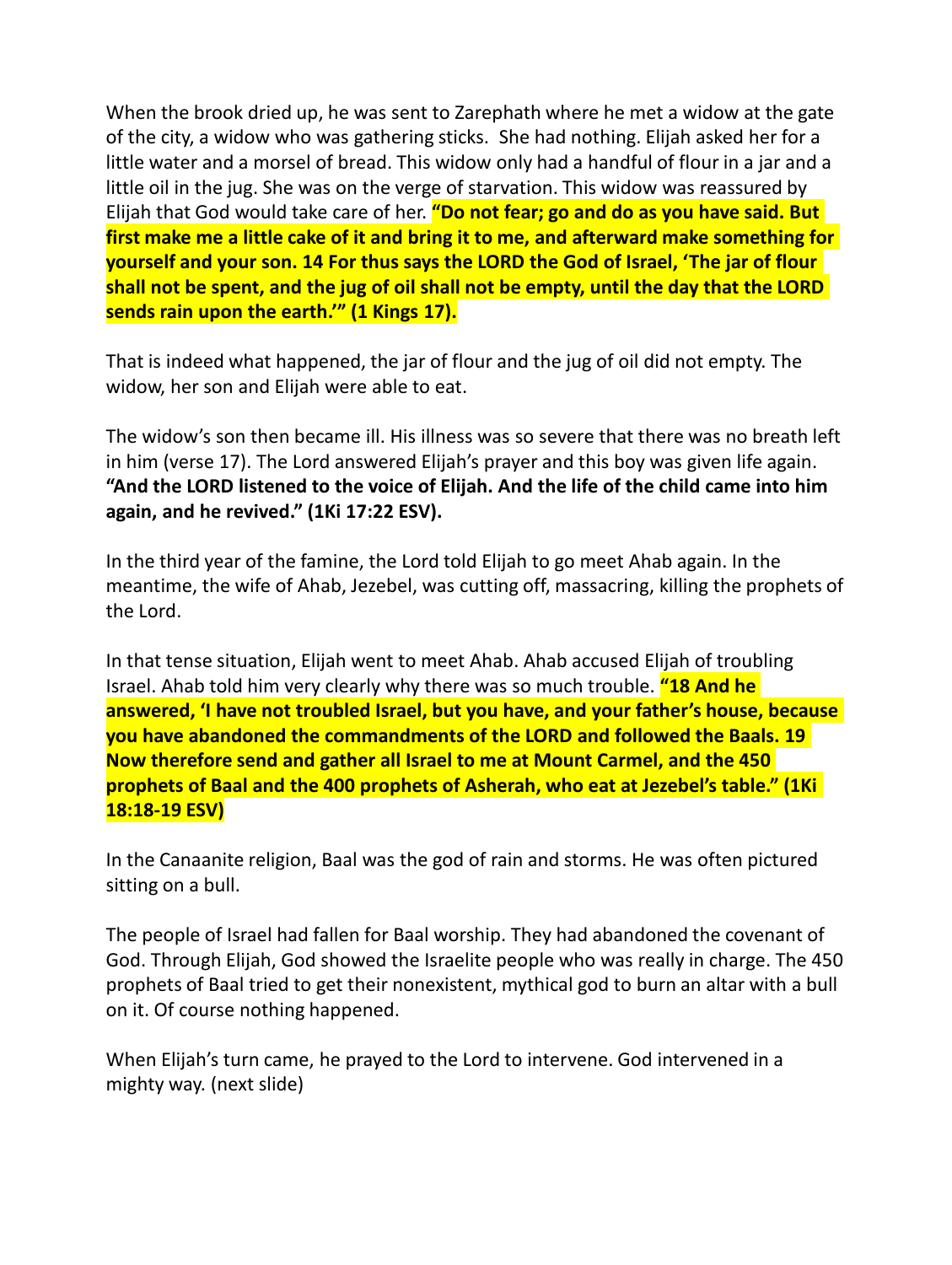

As we read how God backed up Elijah and answered his prayers, we would think that nothing could discourage him.

However, when Jezebel sent a messenger to Elijah that she would kill him, he became very fearful and despondent. Elijah was so discouraged he wanted to die. (next slide)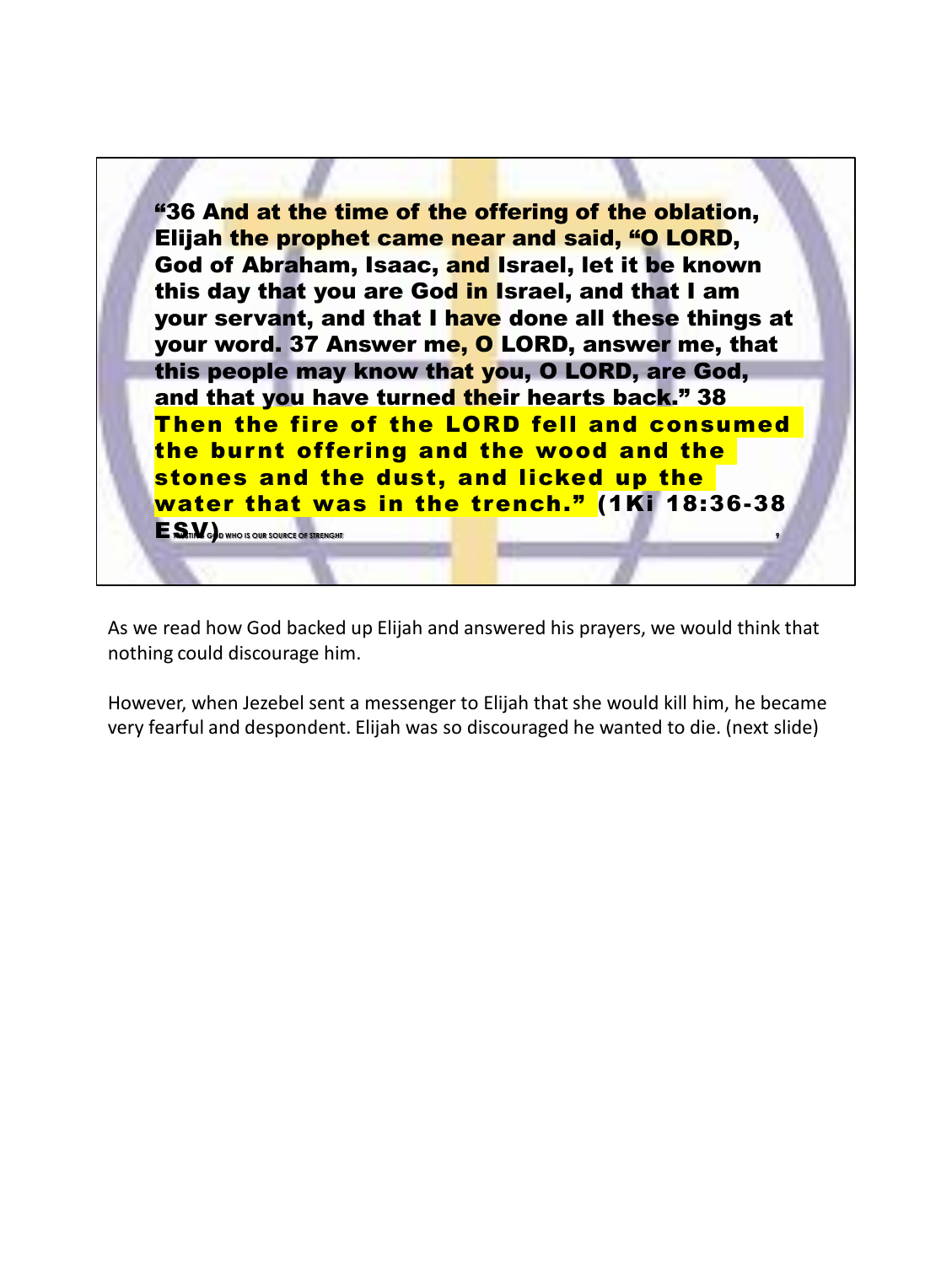

Elijah was a faithful servant of the Lord. He served enthusiastically. He walked in faith and obedience. He showed much courage. However, the fruit of his ministry were not apparent. He obviously felt a sense of failure. That was from his point of view. God was working behind the scenes in his life and in the life of Israel being longsuffering, loving, compassionate and merciful.

In Elijah's depression, God performed another miracle. He sent an angel to him and miraculously provided a cake on a hot stone and water. Elijah was so despondent and depressed that he ate and simply lied down again.

A second time, the angel appeared to him and provided some food with enough energy to last him for 40 days so he could go to Mount Horeb or Mount Sinai.

When asked why he was so despondent and so discouraged, he described in verse 10 how he thought and felt. **"I have been a very jealous for the Lord, the God of hosts. For the people of Israel have forsaken your covenant, throwing down your altars, and killed your prophets with the sword, and I, even I only, and left, and they seek my life to take it away.'**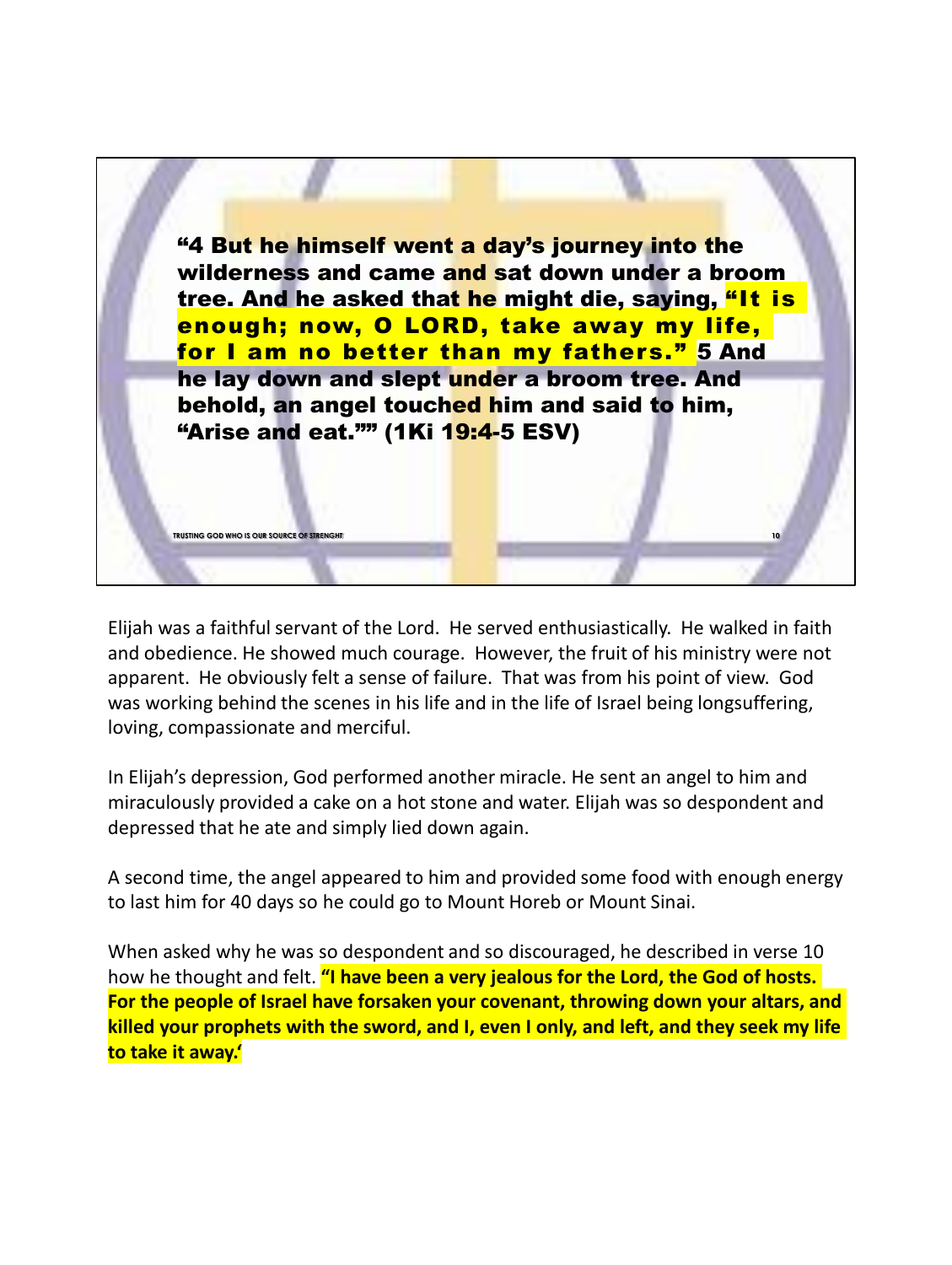God continued to work with Elijah and never once put him down because he was depressed and disheartened. Elijah rightly said that he was zealous for the Lord but he just felt alone. He obviously felt a great sense of hopelessness. He just did not feel he could go on anymore

. God spoke to him in a very gentle way for him to not give up. He asked Elijah what he was doing there in the cave. God touched him not in the wind, not in an earthquake nor in the fire. The Lord spoke to him in a low whisper. God told Elijah that his mission was not over. (Next slide)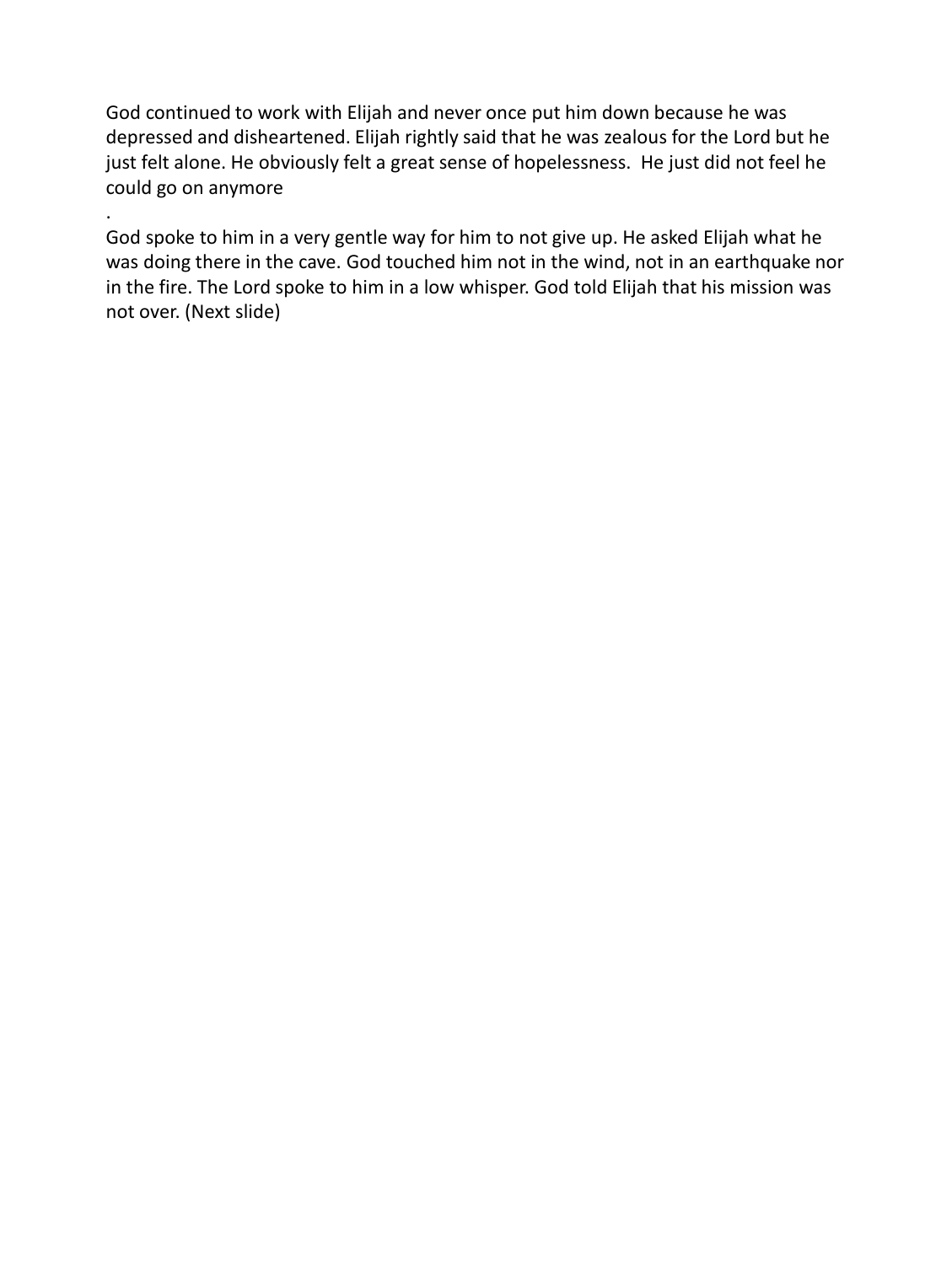

What can we learn about God and for ourselves as we go through the ups and downs of life?

Is the God of the Old Testament any different from the God of the New Testament?

Of course not! God began to reveal himself to his people in the Old Testament as the one true God. We see the hand of God working in the history of Israel to bring redemption to humanity, to all those who would place their faith in Jesus Christ for eternal life.

When Jesus Christ came, he revealed more clearly who God is by becoming incarnate in our flesh. He came from eternity to reveal the Father. He came to reveal that God is one God, triune in his one being as Father, Son and Holy Spirit. (next slide)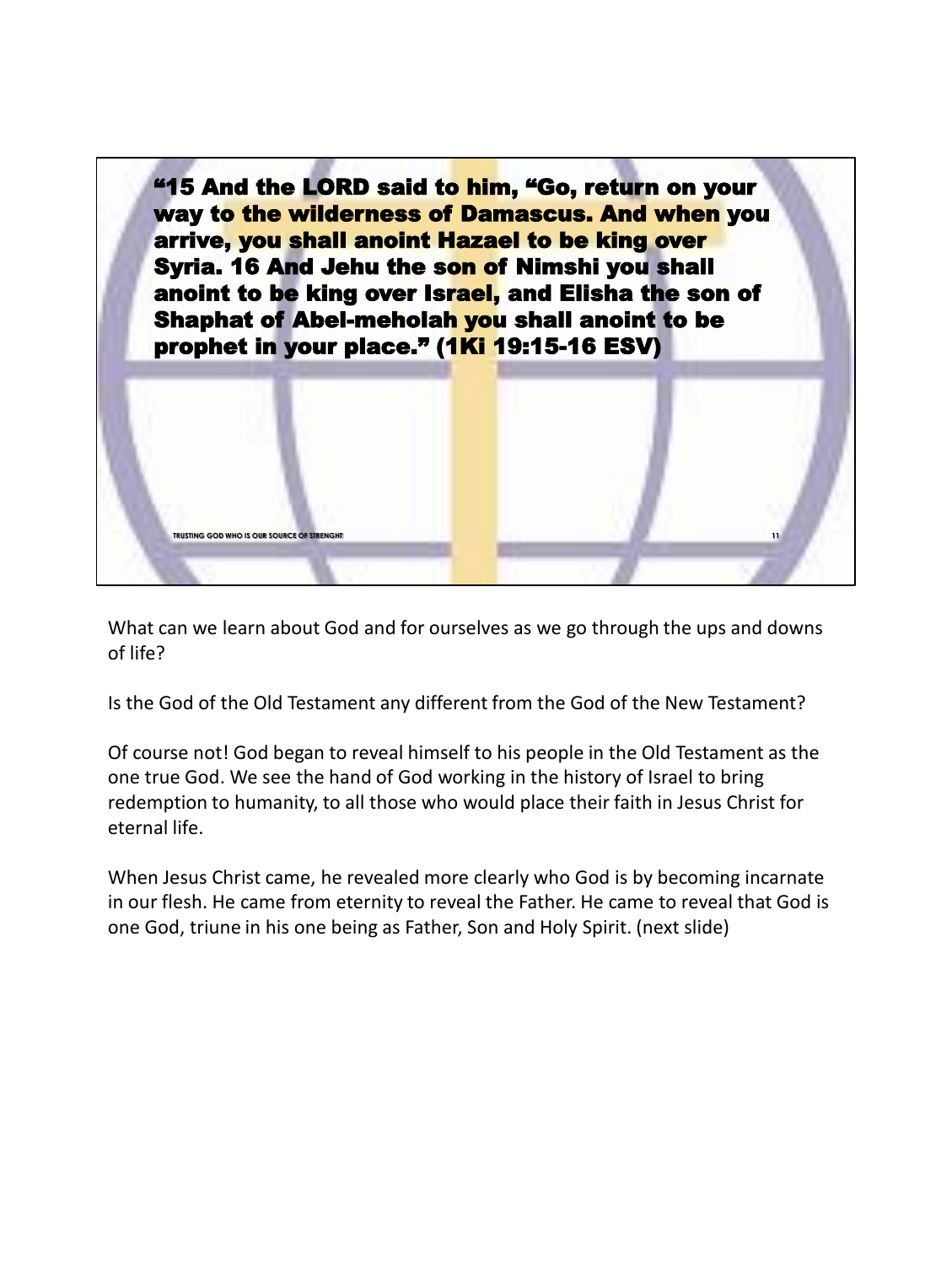"All things have been handed over to me by my Father, and no one knows the Son except the Father, and no one knows the Father except the Son and anyone to whom the Son chooses to reveal him." (Mt 11:27 ESV)

**Father is except the Son and anyone to whom the Son** "21 In that same hour he rejoiced in the Holy Spirit and said, "I thank you, Father, Lord of heaven and earth, that you have hidden these things from the wise and understanding and revealed them to little children; yes, Father, for such was your gracious will. 22 All things have been handed over to me by my Father, and no one knows who the Son is except the Father, or who the chooses to reveal him."" (Lu 10:21-22 ESV)

God chose to work with Israel in the Old Testament. In the New Testament, he continues to work with his church to proclaim the good news of the kingdom of God.

The church is made up of redeemed sinners whom Jesus has chosen to reveal God the Father through the Holy Spirit! We are part of his church, both Jews and Gentiles. We have been called for a very special purpose - **that you may proclaim the praises of Him who called you out of darkness into His marvelous light; (1 Peter 2:9)**

God knows very well that we are the weak people in ourselves. Just as he chose Elijah to show the covenant-breaking Israel that Baal could do nothing by miraculously burning the altar and the bull, he does and will show the world that he is the Saviour of the world. Presently, he has chosen the church to proclaim the wonderful news of God's Kingdom and of the need to repent and believe Jesus to enter His kingdom. We proclaim his love for people evidenced at the cross and we look forward to Jesus' second coming. Jesus is the hope of the world!

Elijah became very discouraged because he began to look at himself and the world around him. How did God helped him to come out of his depressive state?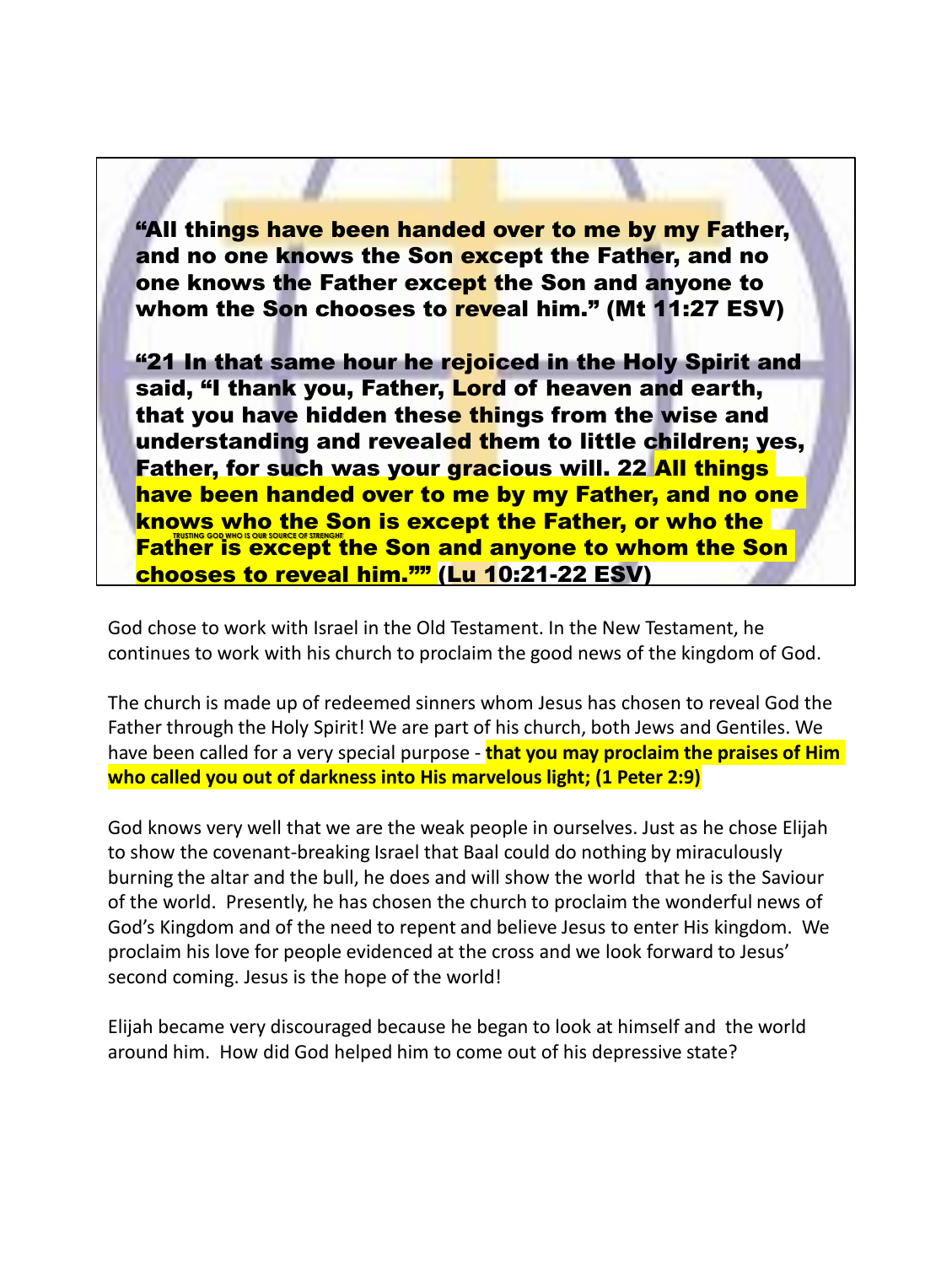By helping Elijah to trust in Him and to be outward looking. As God's people, we become depressed when we stop looking at God and the mission we have been called to – the mission we read about in 1 Peter 2:9 and other places.

The following is what the apostle Paul said (next slide)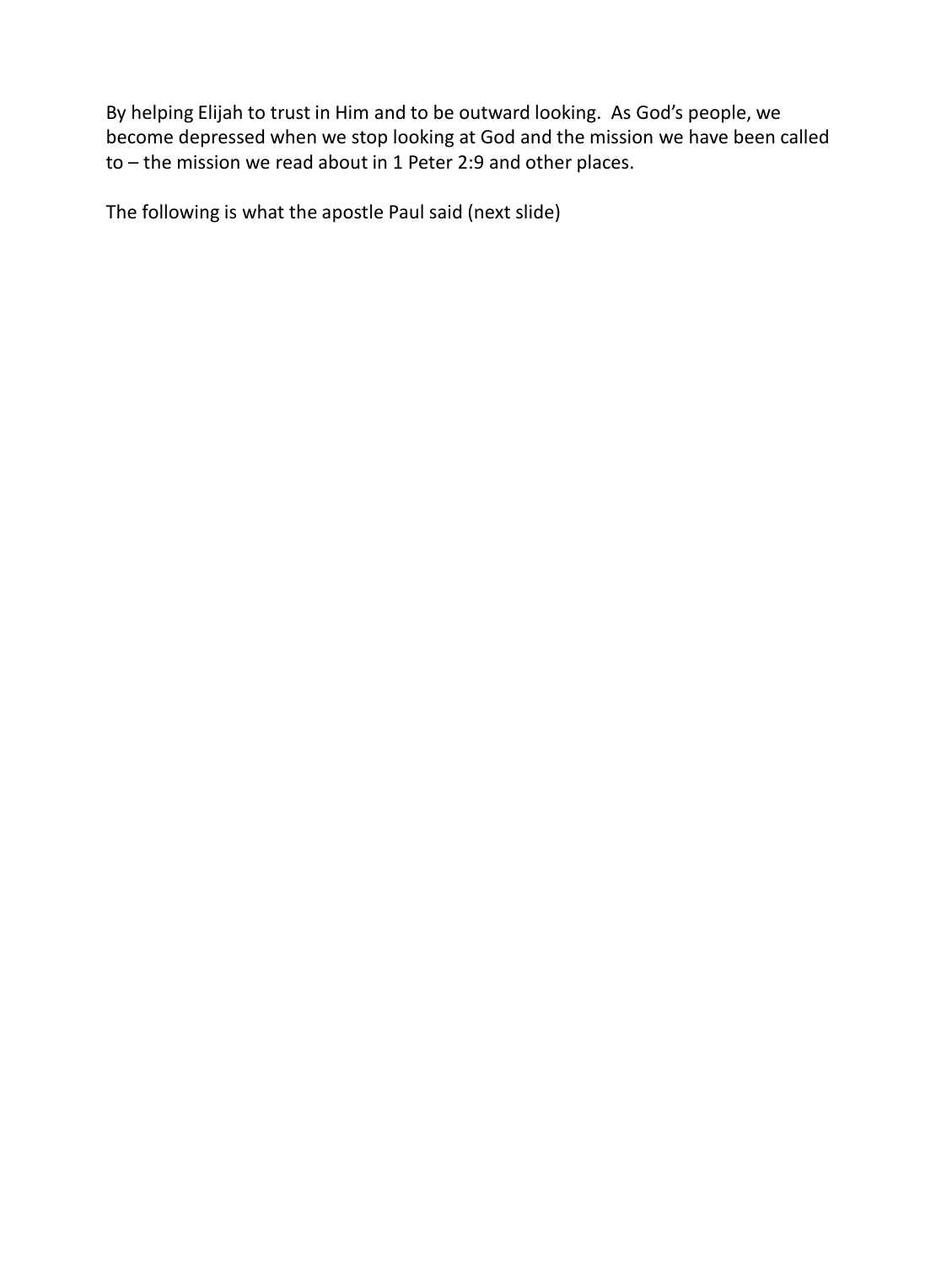"26 For consider your calling, brothers: not many of you were wise according to worldly standards, not many were powerful, not many were of noble birth. 27 But God chose what is foolish in the world to shame the wise: God chose what is weak in the world to shame the strong; 28 God chose what is low and despised in the world, even things that are not, to bring to nothing things that are, 29 so that no human being might boast in the presence of God. 30 He is the source of your life in Christ Jesus, whom God made our wisdom and our righteousness and sanctification and redemption." (1Co 1:26-30 ESV)

**13**

So who are we as God's people?

**TRUSTING GOD WHO IS OUR SOURCE OF STRENGHT**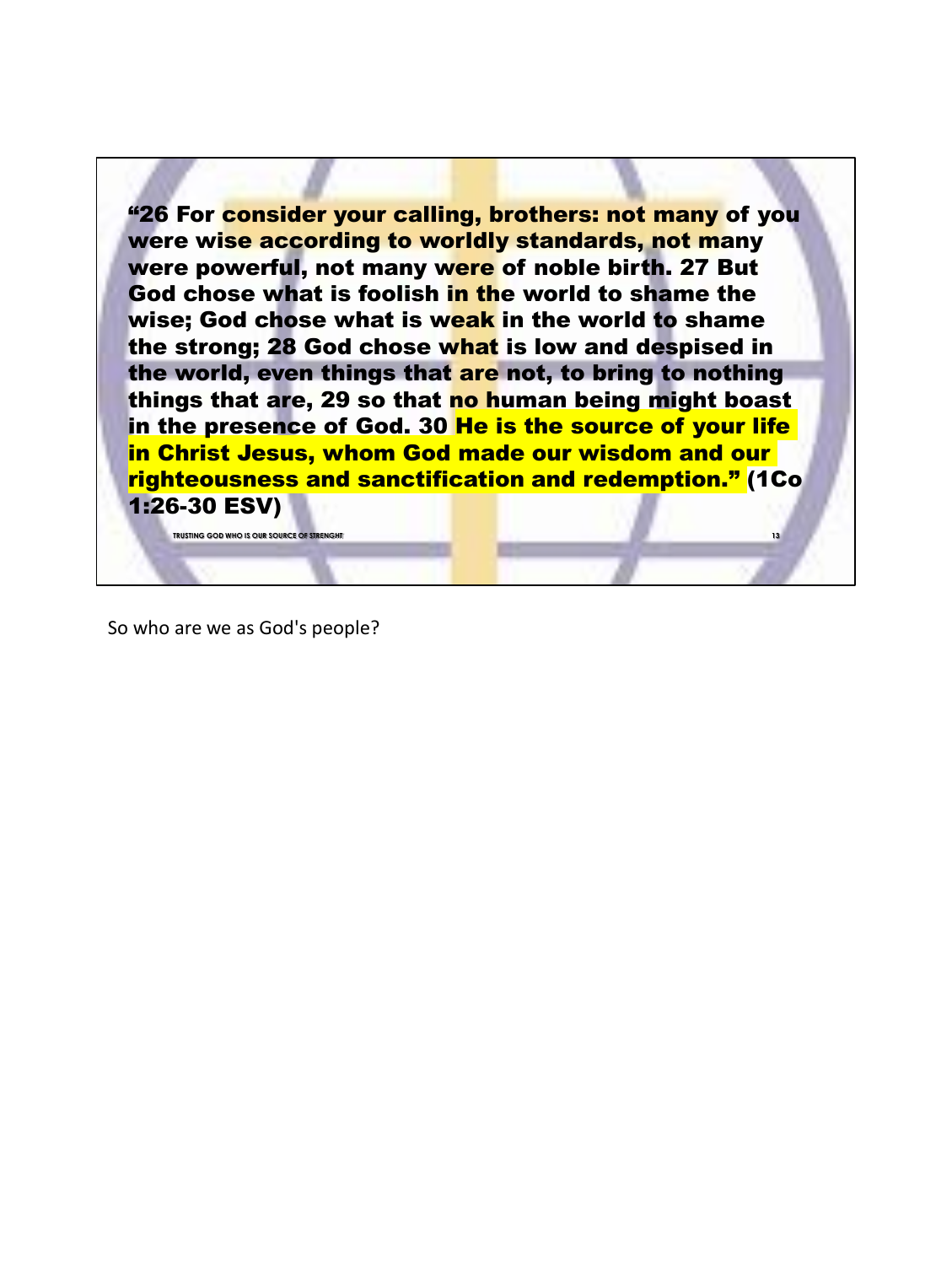"26 for in Christ Jesus you are all sons of God, through faith. 27 For as many of you as were baptized into Christ have put on Christ. 28 There is neither Jew nor Greek, there is neither slave nor free, there is neither male nor female, for you are all one in Christ Jesus. 29 And if you are Christ's, then you are Abraham's offspring, heirs according to promise." (Ga 3:26-29 ESV)

**14 "4 But when the fullness of time had come, God sent forth** his Son, born of woman, born under the law, 5 to redeem those who were under the law, so that we might receive adoption as sons. 6 And because you are sons, God has sent the Spirit of his Son into our hearts, crying, "Abba! Father!" 7 So you are no longer a slave, but a son, and if a son, then an heir through God." (Ga 4:4-<mark>7 E</mark>SV)

As God's people, baptized into Christ who have accepted the gift of the Father's reconciliation, in Christ, we are the descendants of Abraham through faith. We are the heirs, the inheritors of all the promises given to Abraham with Abraham. Abraham is the father of all the faithful as we share in his faith. (Romans 4:16)

We are in the hands of the good Shepherd. We have received awesome promises in Christ through faith in him. Our identity has completely been changed. We are adopted sons and daughters. As adopted sons and daughters united in God in the man Jesus, who is both God and man in his one nature, we are heirs with Christ. It is important to say that we will always remain human for eternity in Jesus.

Because we have such a high calling, the Bible tells us that we are not to neglect our great calling. Being children of God, we are to live in our new identity. We are not to return to serving our passions. This is our participation. We are never saved by our good works. Being adopted sons and daughters in Christ, Jesus being our Lord, we are to live under his loving authority and follow him, empowered by the Holy Spirit, as our great Shepherd that he is.

We are not to neglect is great calling. We are to be sensitive to the Holy Spirit as he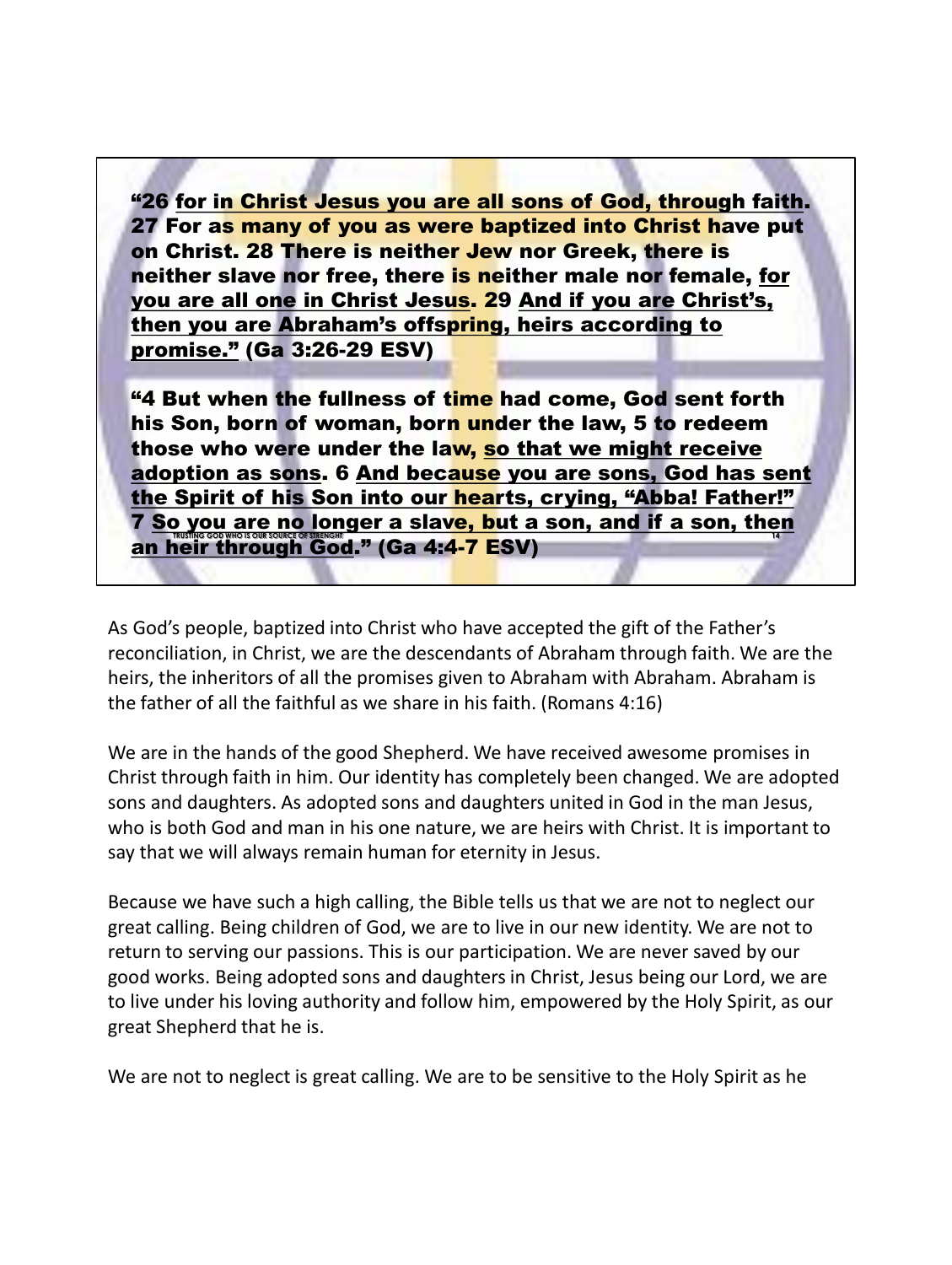leads us. (Next slide)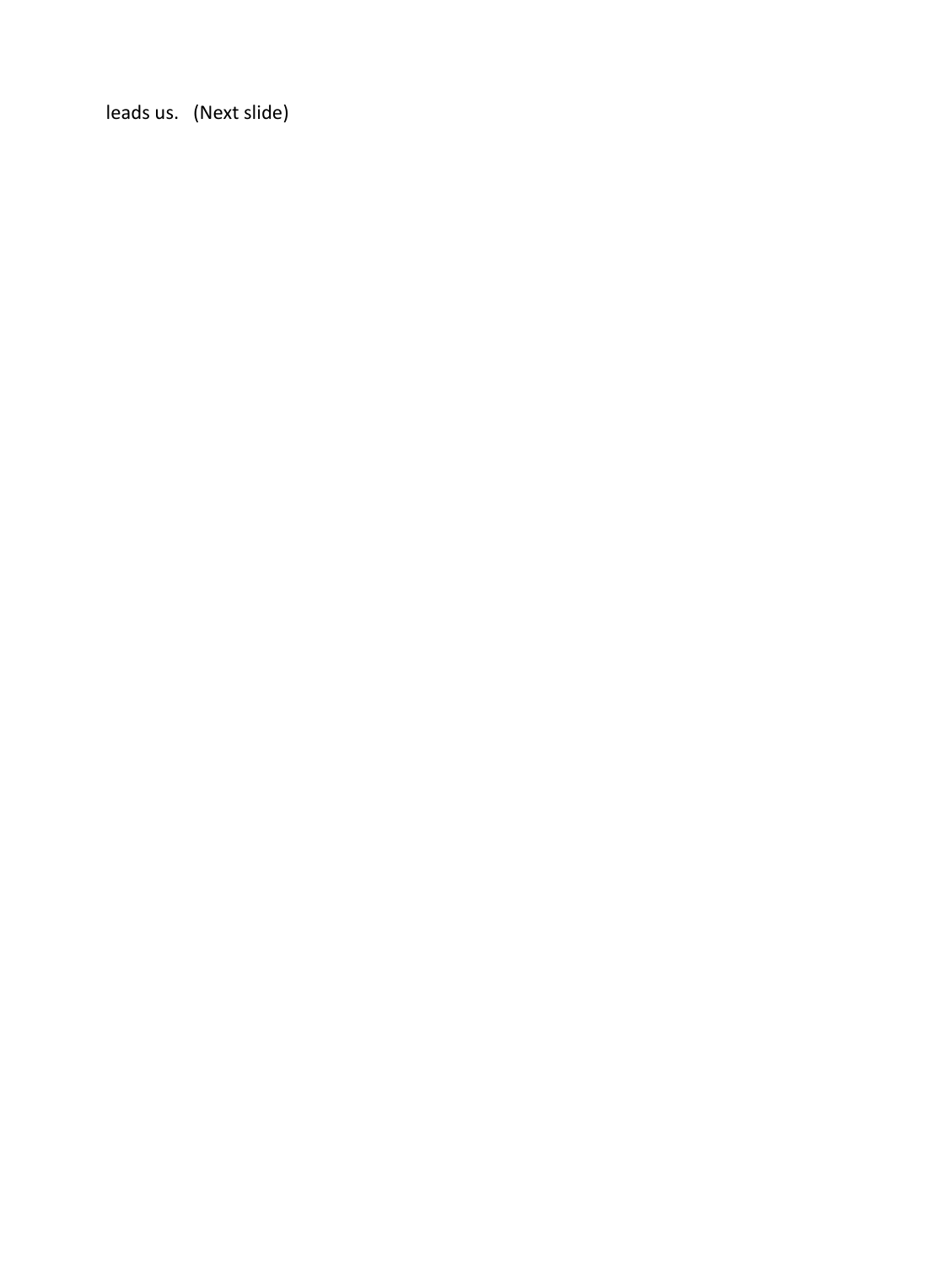"1 ¶ Therefore we must pay much closer attention to what we have heard, lest we drift away from it. 2 For since the message declared by angels proved to be reliable and every transgression or disobedience received a just retribution, 3 how shall we escape if we neglect such a great salvation? It was declared at first by the Lord, and it was attested to us by those who heard, 4 while God also bore witness by signs and wonders and various miracles and by gifts of the Holy Spirit distributed according to his will." (Heb 2:1-4 ESV)

**15**

In Christ, we are in an intimate relationship with God. In fact, in Christ, we call God - Abba, Father, a term of endearment. (Next slide)

**TRUSTING GOD WHO IS OUR SOURCE OF STRENGHT**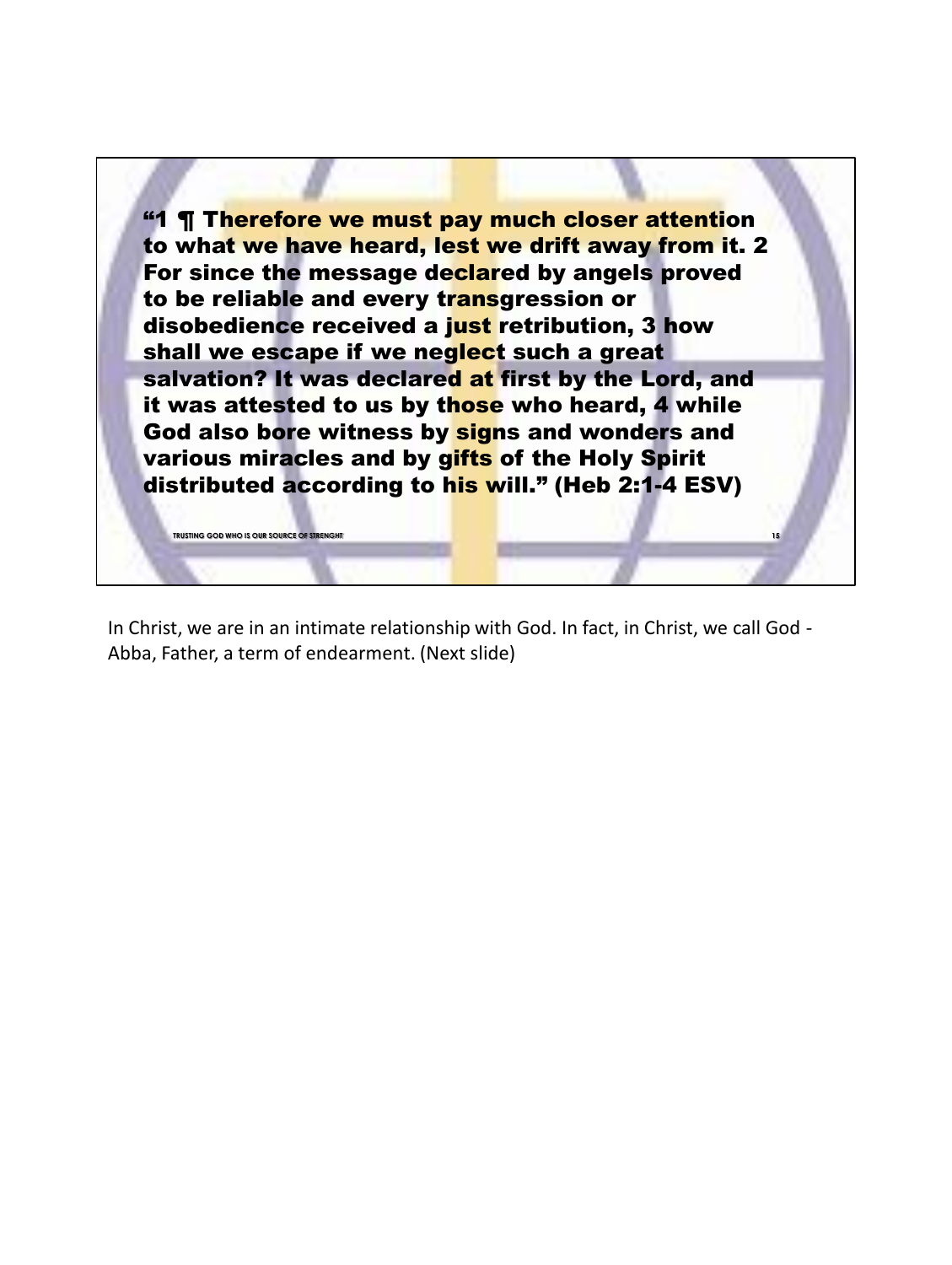

*Abbá* — "Father," also used as the term of *tender endearment* by a beloved child—i.e. in an *affectionate, dependent* relationship with their father; "*daddy*," "*papa*. '(From https://biblehub.com/greek/5.htm—**HELPS Word-studies**).

Father, daddy loves us so very dearly. We can approach him in confidence in whatever situation we find ourselves in.

He will always come towards us to be our help in times of need just as he did in the life of Elijah.

God does not change in his character. Who he was before creation, who he was in the past until the coming of Jesus, who he is now and in the future will never change. His love is beyond measure

.

Whatever we go through, let us remember the story of Elijah and how God treated him in moments of victory and his moment of personal darkness. As Elijah, let us not be inward focused but let us be God focused and mission focused with God's help! Let us heed the words found in Hebrews 12 (next slide)